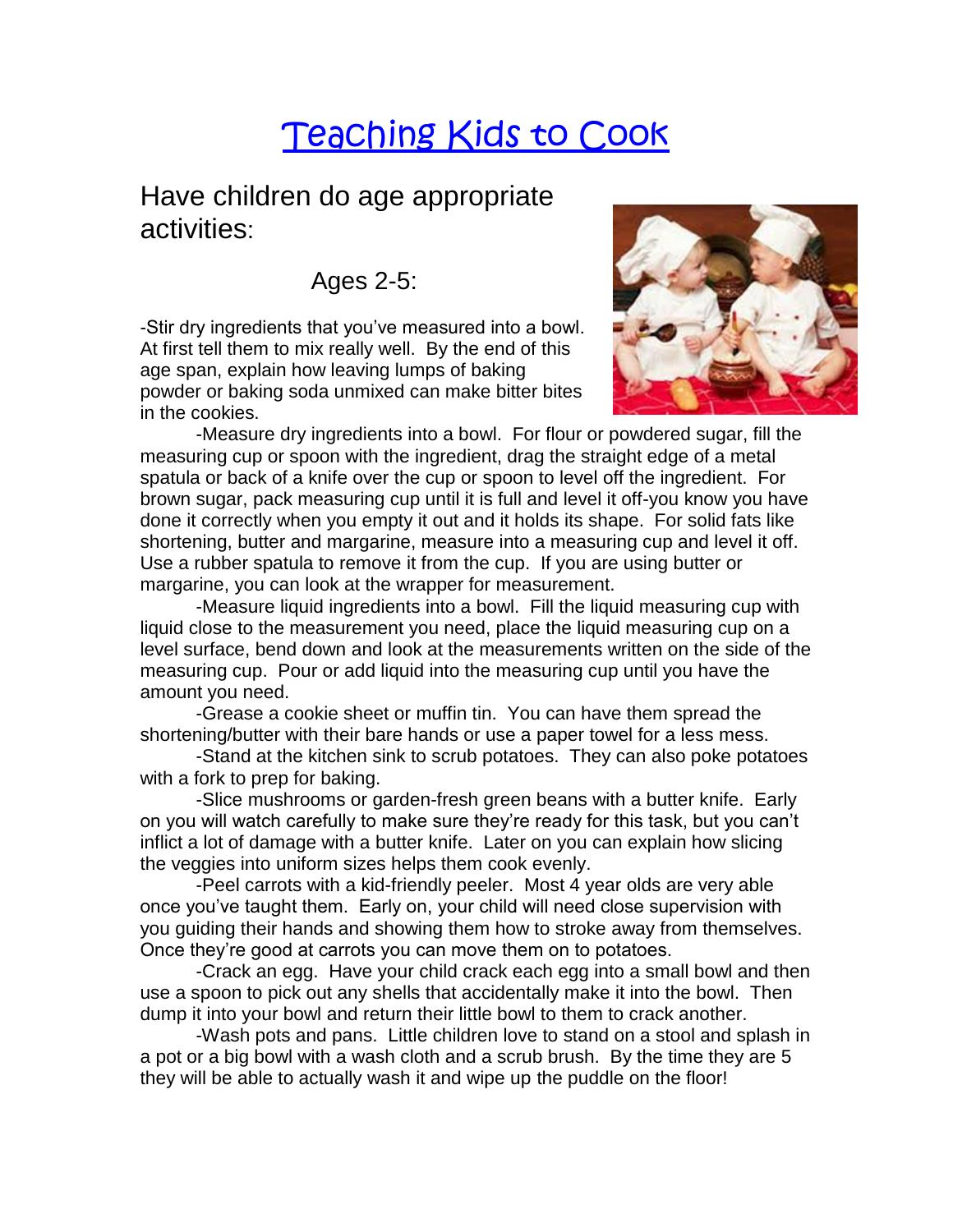-Wipe counters. Give them a wash cloth and let them wipe. It won't be perfect but will be better then what it was. Teach them how to clean up after you cook.

-Washing their hands. Teach kids good sanitary practices. Washing hands before and during cooking.

-Get cooking equipment. Have your child put on a little apron and scoot a stool or chair up to the counter so they are able to see and help.

-Taste ingredients. Let them know what flavor everything has. They will learn that not all ingredients that goes into the bowl or pot tastes nice by itself or in large doses.

-Shape dough. If you are making something that involves dough, give a bit to your child to shape and cook for themselves.

## Ages 6-12:

-Boil water. They can make boiled eggs or boil noodles.

-Get hot things out of the oven. Make sure it is something they can carry-not too heavy and that they use oven mitts or hot pads.

-Make pancakes. Pancakes recipes tend to be forgiving. Too much flour? add a bit of water. They won't hold together? add another egg.



Pancakes can be ugly! When they are learning to flip there is no guarantee things will go smoothly, but they need lots of chances to mess it up so they can learn. Pancakes involve just enough danger. Kids are around a hot griddle but it isn't flinging grease everywhere. Pancakes are cooked in the morning so you have more patients!

-Grilled cheese sandwich. Younger children can make them in a toaster oven and then move to the stove top.

-Kitchen safety tips. Continue stressing the importance of washing their hands. Make sure they are washing hands after they handle raw meat, eggs or poultry. Never use the same knife, plate or utensil on raw food and cooked food and use one cutting board for meat and another for vegetables. Use a clean spoon or fork each time you taste a dish and never stick your fingers in food you'll be serving to others. Turn all pot and pan handles toward the back of the stove to prevent them from being knocked over or a child's head hitting them. Wear an apron, roll up sleeves and tie hair back. Keep a hot pad handy, a handle that feels lukewarm to you may be too hot for a youngster. If anybody gets burned, run it under cold water immediately.

-Kitchen appliances and utensils. Teach children to use can openers, blender and mixers. They can also start using a paring knife or a knife sharper than a butter knife to cut other vegetables.

-Follow a recipe. Once children are able to read, teach them how to follow a recipe then give them more freedom. Instead of helping with a recipe, they are able to follow one on their own.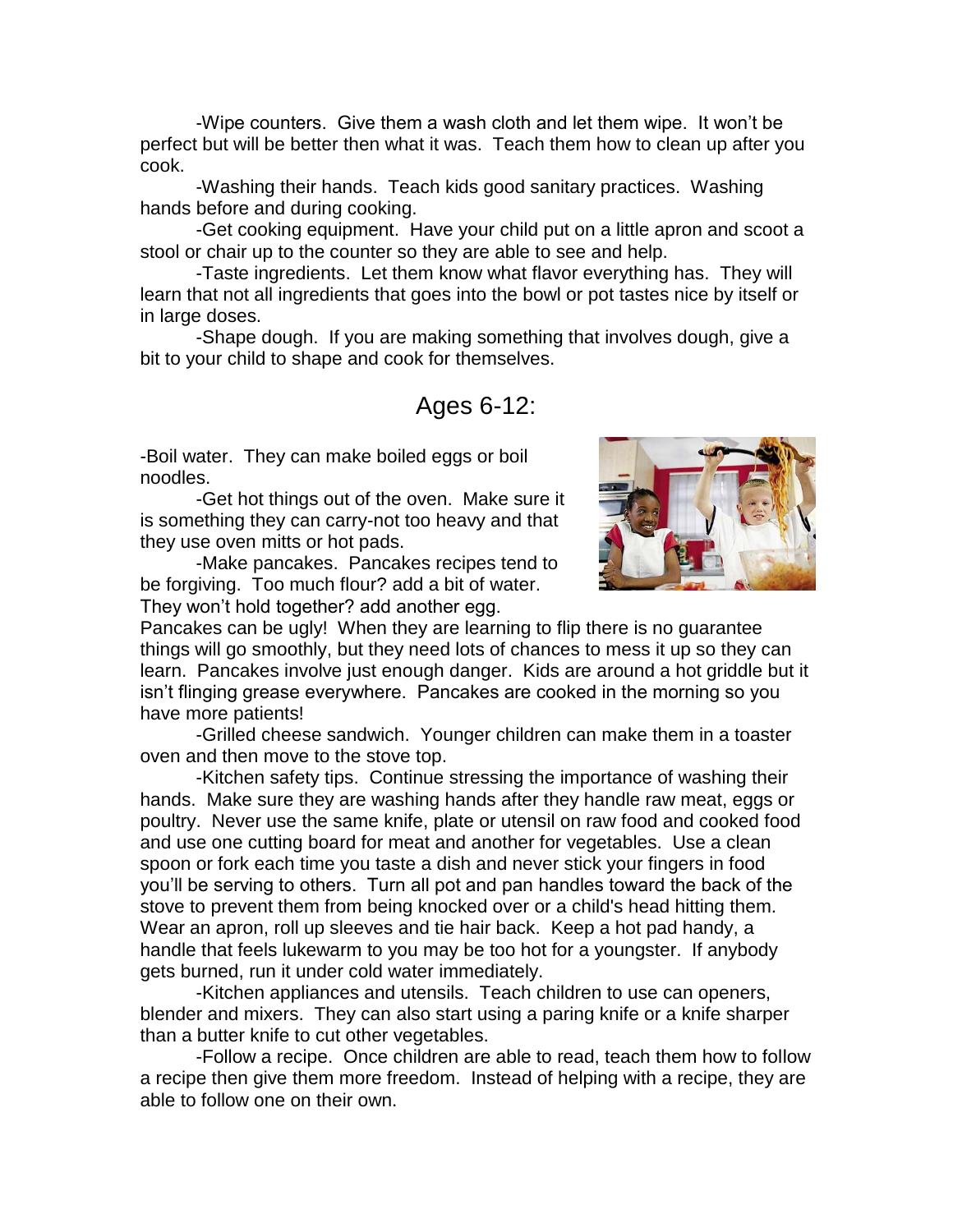A recipe explains exactly what you must do to make the food. There are five parts to a recipe:

1. Ingredient list. This list tells the amounts and ingredients you will need. Before you can make a recipe, you'll need to compare the ingredient list to the foods you have on hand. If you don't have an ingredient you will need to add it to a shopping list to purchase at a store. The ingredient list can also save you time. Before making a recipe, use it to get out all the needed ingredients. If you arrange them in the order they are needed, you'll be able to make the recipe with out stopping to search for ingredients.

2. Cooking equipment needed. Most recipes may not specifically state what equipment you will need. For example, a recipe may tell you to boil noodles, but not state that you will need a pot or a pan. It's a good idea to get out all cooking equipment you'll need before you'll begin. (i.e. measuring cups and spoons, cutting board, etc.)

3. Cooking time and temperature. Some recipes give you the exact temperature and time. For instance, bake cookies for 375 degrees for 12 minutes. It's important if you're using the oven that the oven is pre-heated before you begin so when you're finished mixing ingredients, the oven is ready to bake.

4. Steps to follow. The steps describe what you must do to prepare the recipe. The steps are listed in the order they should be completed.

5. Yield. The yield is the number of portions the recipe will make. This is important because it will tell you how many people you can serve. This way you can increase or decrease the recipe depending on what you need.

-Cooking terms. Teach children out of a simple cook book proper terms, tools and culinary skills so that they will be able to successfully make any basic recipe.

## Ages 13 and older:

-Prepare a meal. If you have cooked with your kids long enough, this could come sooner. By this age they should be able to get a full meal on the table from planning and preparing to making sure that everything is hot when it's time to eat. They can even plan the menu with a budget that is given and shop for the food.



2-Don't force participation. Most kids get excited to help make cookies but realize a child's attention span during the process. A toddler may want to help but then may lose interest, then gain it again and that is normal and age appropriate. A good rule of thumb is that they can pay attention for a minute for years they are, i.e. a three year old's attention span would generally be about three minutes, a six year old's attention span would be six minutes, and so on. Not all children will like to cook as much as others but they will all learn how.